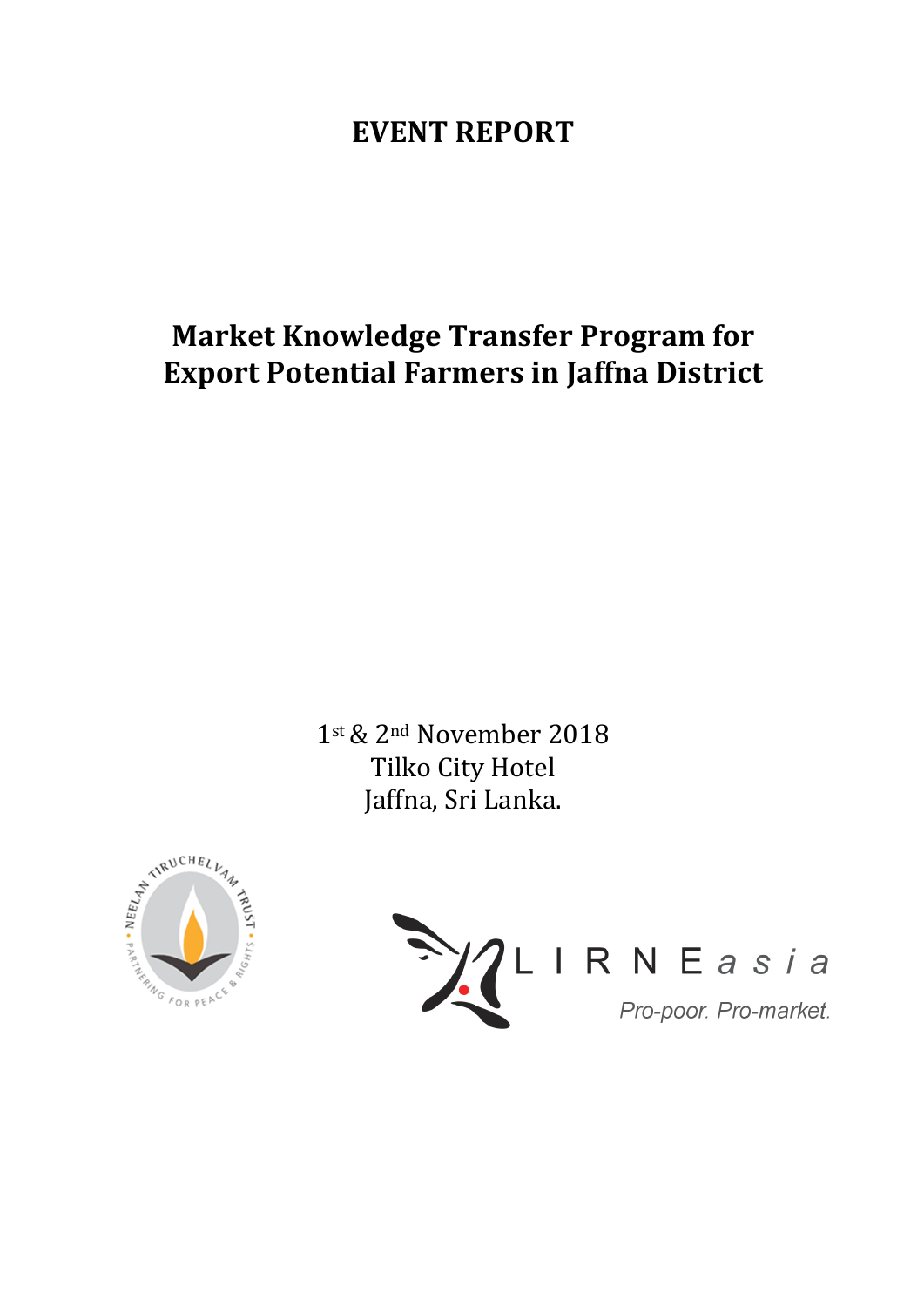## **Introduction**

Agriculture was the main livelihood for many people in Sri Lanka. But farmers abandoned farming and new generations are not interested in farming as a career for so many reasons. Employment rate in Agriculture sector declined from 33.1% to 27.1% within 2011 to 2016 period. (Economic Statistics of Sri Lanka 2016, Central bank). Historically, Sri Lanka has been an agricultural economy where agriculture accounted for more than 50% of the total Gross Domestic Production (GDP). The percentage contribution of Agriculture sector (cumulative of agriculture, livestock and fisheries) to GDP is gradually declined past few years. (Central Bank Report 2016) Industrial and service sector growth is significant when comparing with the agriculture sector.

LIRNE*asia* in association with Neelan Tiruchelvam Trust (NTT), conducting a research program to promotes participatory knowledge sharing processes and social integration among fruit & vegetable farmers who willing to connect to export value chains in the North and South.

This research study is basically to uplift the livelihood of farmers by linking them to the export value chain as well as reconciliation between South and North. Before the civil conflict in Sri Lanka there was a solid bond between the North and the South aside ethnicity.

The aim of this program was to strengthen the market knowledge and productive capacity of fruits and vegetable farmers who were willing to join the export value chain. 

The objective of the course was to produce discerning knowledge for fruits and vegetable farmers on export market requirement, quality expectation, Good Agricultural Practices (GAP), business and entrepreneurial skills required to become a successful farmer in their area.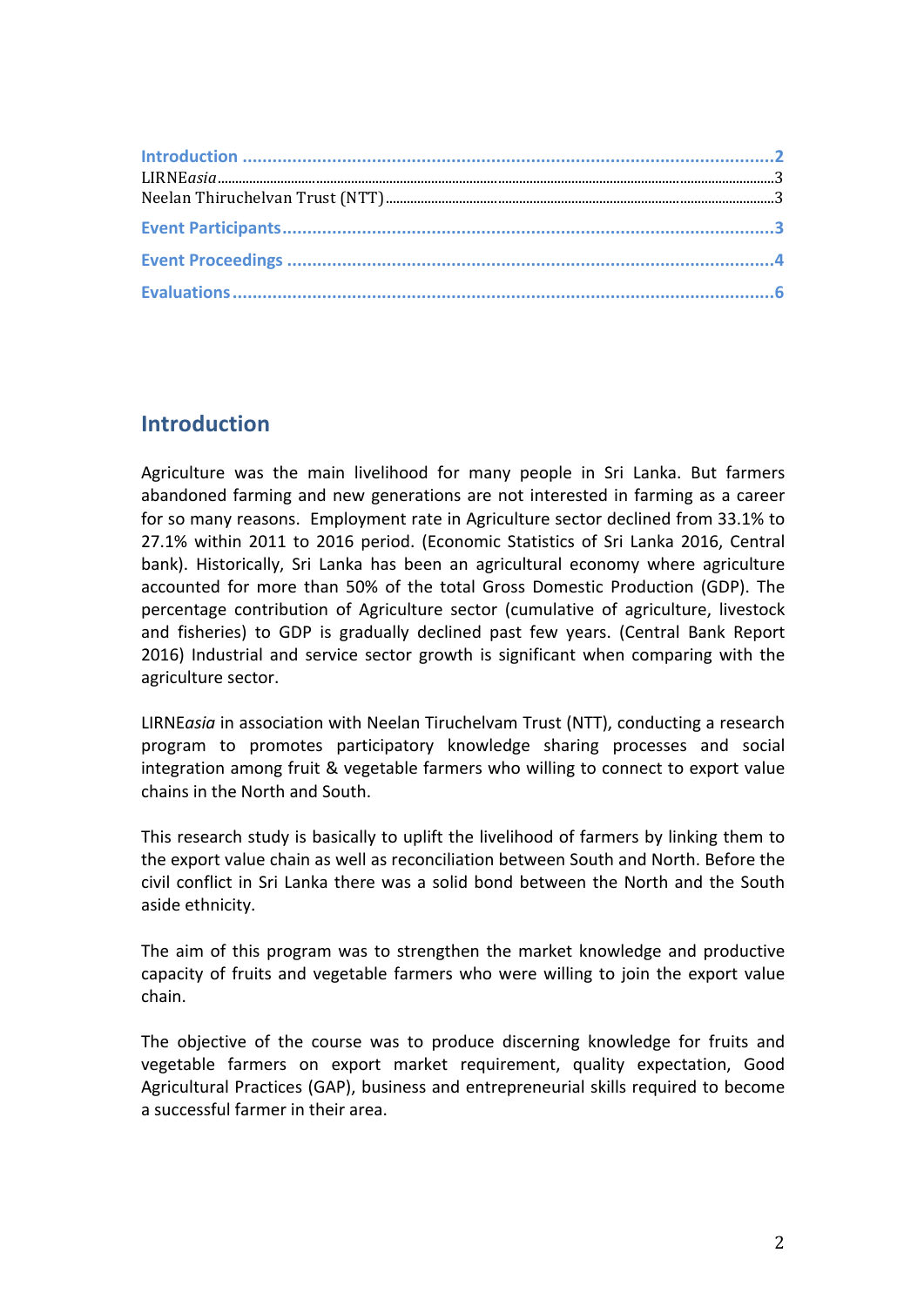Fruits and vegetable farmers who identified in Northern Province from the baseline survey participated to the program. Fruits and vegetable farmers who are already selling their commodities to export market also participated from South.

#### **LIRNE***asia*

LIRNE*asia* conducts in-depth, policy-relevant research on infrastructure industries including ICT sectors. Their work extends to other sectors such as agriculture and health, which can benefit the poorest citizens of the Asia Pacific. Through their work, LIRNEasia documents regional good practices and then disseminates independent, actionable knowledge, to policy makers, regulators, service providers and the media. They have, on many occasions, contributed towards the removal of barriers to access to ICTs for the people of Asia.

#### **Neelan Thiruchelvan Trust (NTT)**

NTT is the only indigenous grant maker in Sri Lanka, combining human rights and peace building initiatives throughout the country. As an independent and autonomous local organization, NTT has the opportunity to work more flexibly with individuals and communities at various levels in society, in a variety of geographical settings, on a wide array of issues. Given its expertise and networks, the NTT is able to provide additional support to target groups, which goes well beyond financial assistance and grants.

### **Event Participants**

More than 40 participants representing farmers, resource persons and stake holders participated to the event.

**Table 1: Participants of the event** 

| <b>Name</b>                 |                           |
|-----------------------------|---------------------------|
| Prof S.J. Yogarajah         | University of Kelaniya    |
| Dr Uthayashanker Thayasivum | University of Moratuwa    |
| Mr. Kulendran Sivaram       | Ministry of Agriculture   |
| Mr. Naguleshwaran           | <b>Nutri Food Packers</b> |
| Mr. Somakanthan             | Postharvest Agriculture   |
|                             | Institute                 |
| Mr. G. Satheesan            | Sri Ghan Exports          |
| Mr. Suthaharan Perampalam   | Colombo - LIRNEasia       |
| <b>Ms. Samali Perera</b>    | Colombo - LIRNEasia       |
| Mr. K. Nimal Ratnayake      | Farmer-Gampaha            |
| Mr. U.D. Amila Kumara       | Farmer-Gampaha            |
| Mr. D.L. Amal Delgoda       | Farmer-Gampaha            |
| Mr. W. Soamaratne           | Farmer-Gampaha            |
| Mr. W.N.Rathnasiri          | Farmer-Gampaha            |
| <b>Ms. R. Rajeswary</b>     | Farmer-North              |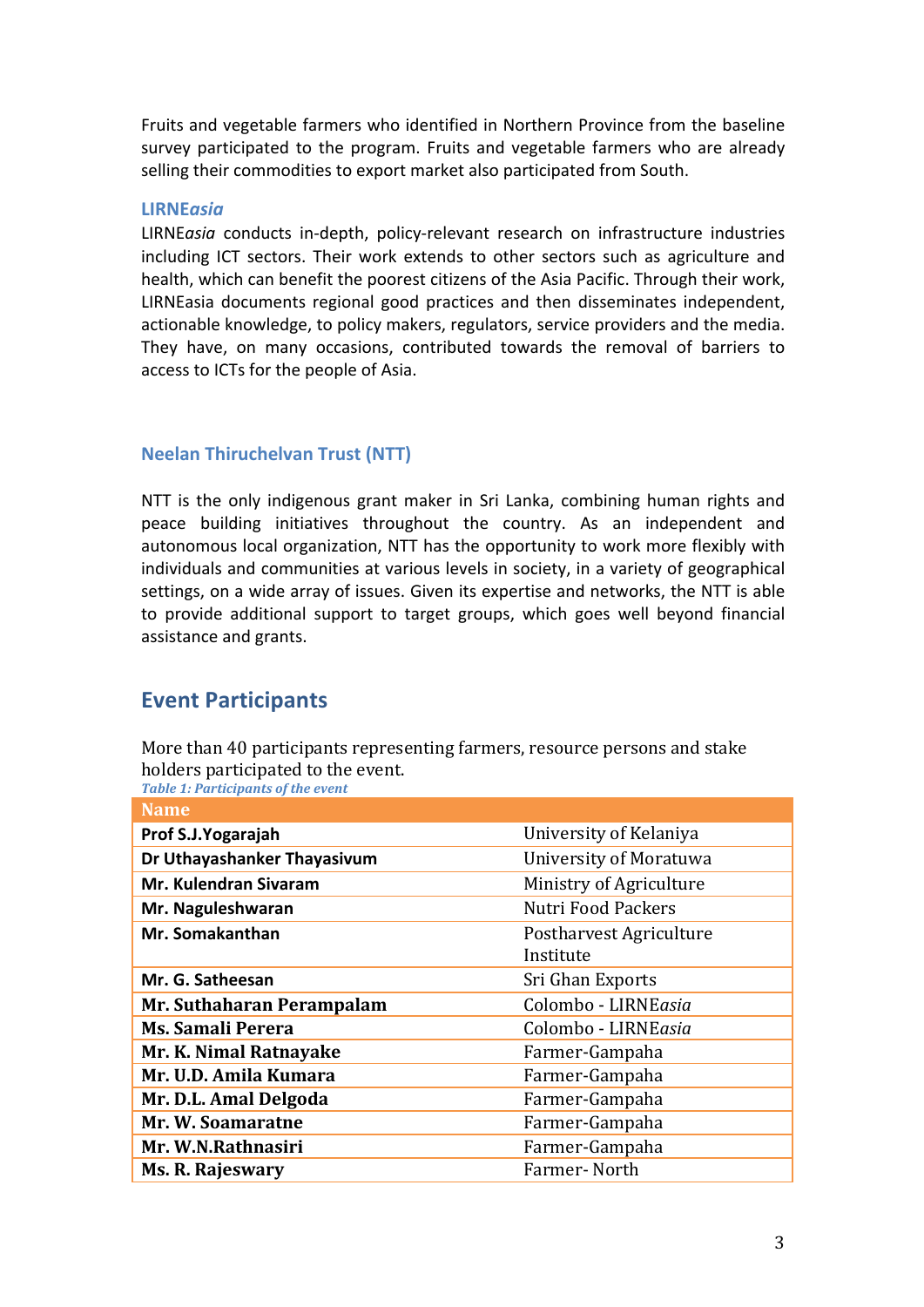| Mr. Piranavan         | Farmer-North |
|-----------------------|--------------|
| Mr. T. Sivananthangah | Farmer-North |
| Mr. P. Rasu           | Farmer-North |
| Mr. S. Shanmugam      | Farmer-North |
| Mr. A. Annathurai     | Farmer-North |
| Mr. P. Varathalingam  | Farmer-North |
| Mr. Suntharesan       | Farmer-North |
| Mr. Muththan          | Farmer-North |
| Mr. K. Mohanarasa     | Farmer-North |
| Mr. K. Thillainathan  | Farmer-North |
| Mr. M. Varatharasa    | Farmer-North |
| Mr. K. Sukunavel      | Farmer-North |
| Mr. K. Kugunesan      | Farmer-North |
| Mr. S. Sokkalingam    | Farmer-North |
| Mr. S. Ranjith Kumar  | Farmer-North |
| Mr. S. Sivaselvanesan | Farmer-North |
| Mr. P. Nagendraraja   | Farmer-North |
| Mr. K. Ganeshalingam  | Farmer-North |
| Mr. T. Sivananthargah | Farmer-North |
| Mr. U. Kanageshwaran  | Farmer-North |
| Mr. Gunendralingam    | Farmer-North |
| Mr. V. Nadarasa       | Farmer-North |
| Mr. K. Ganesamoorthy  | Farmer-North |
| Mr. S. Sivalingam     | Farmer-North |

### **Event Proceedings**

Dr Uthayashanker Thayasivum of University of Moratuwa, moderated the event while Prof S.J.Yogarajah from University of Kelaniya took a good initiative addressing the gathering about current lifestyle and the self-satisfaction of farmers. He delivered a speech on becoming a successful export oriented farmer later on too. Mr. Kulendran Sivaram of Ministry of Agriculture explained the current situation of agriculture all over the country and he highlighted the opportunities and the key challenges for North and East.

Mr. Naguleshwaran from "Nutri Food Packers" talked on the Transformation of Agricultural Produces into diversified Value Added Products. Mr. Somakanthan from Post-harvest Agriculture Institute delivered momentous speech for farmers on postharvest handling of fruits and vegetables and opportunities in export market. A Leading exporter in Ghana, Mr. G. Satheesan who is a Sri Lankan addressed the gathering. He shared his vast knowledge on farming with new technologies. He would start exporting agricultural commodities based on Northern province in Sri Lanka too. It was a great privilege for the farmers to meet him.

The documentary video on the bond between Sinhala Traders and Tamil Farmers before conflict of civil war was shown to enroot the interrelationship between North and the South.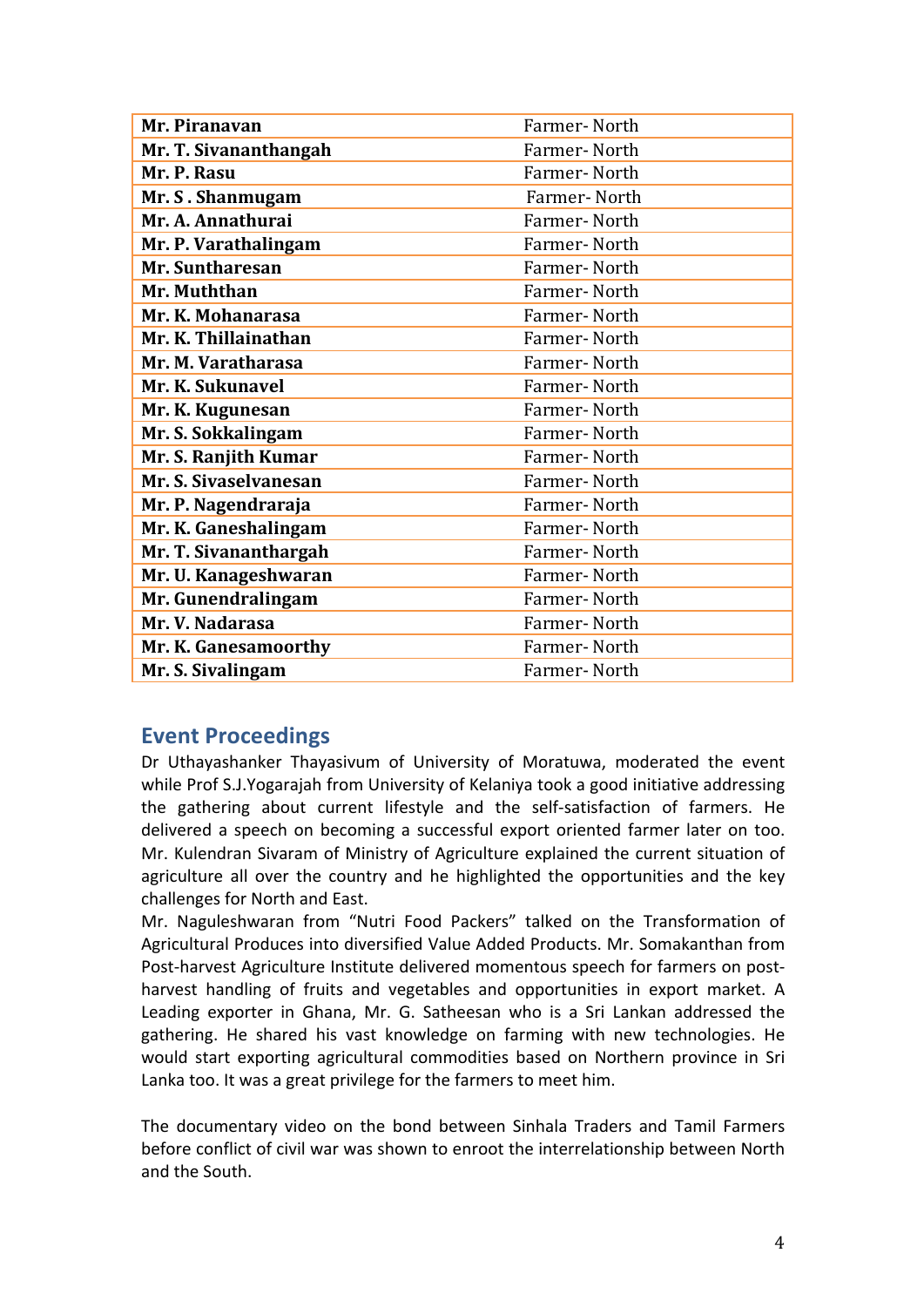Southern Farmers also encouraged Jaffna farmers sharing their knowledge on the export-oriented farming and GAP (Good Agricultural Practices) practices

The following day ( $2<sup>nd</sup>$  of November 2018) Farmers from the South had visited the farms in Jaffna. The farmers shared their practical knowledge and the experience in this visit.

| <b>Table 2: Workshop proceedings</b> |                                                                       |
|--------------------------------------|-----------------------------------------------------------------------|
| <b>Time</b>                          | Program                                                               |
| $8.30$ am $- 9.00$ am                | Registration                                                          |
| $9.00$ am $- 9.10$ am                | Welcome                                                               |
| $9.10$ am - $9.20$ am                | Introduction & importance of the Program                              |
| $9.20$ am - 9.35 am                  | Address by Official invitee (TBD)                                     |
| 9.40am - 10.20 am                    | <b>Importance of Agriculture in North &amp; Reason to Consider</b>    |
|                                      | <b>Exports</b>                                                        |
|                                      | <b>Presented by: Kulendran Sivaram (Agriculture Department)</b>       |
| $10.20$ am - 10.40am                 | <b>Tea break</b>                                                      |
| 10.40am - 11.30pm                    | <b>How to become Successful Export Farmer</b>                         |
|                                      | Stories by Leading Exporters / What is ideal product /                |
|                                      | <b>Expectations from Exporters</b>                                    |
|                                      | Mr.Naguleshwaran (Nutri Food Packers)<br>$\Omega$                     |
|                                      | <b>Mr.Nithyaraja (Bio Tech)</b><br>$\circ$                            |
|                                      | Mr. G. Satheesan (SriGhan)<br>$\circ$                                 |
| 11.30am - 11.50am                    | <b>Challenges: Faced by Export Potential Farmers</b>                  |
|                                      | <b>Presentation of Key Survey Results: Suthaharan Perampalam</b><br>۰ |
|                                      | <b>Issues faced by Farmers in Jaffna: Voice of Attendees</b>          |
| $11.50$ am - 12.30am                 | How did we succeed?                                                   |
|                                      | <b>Stories of export farmers travelling from South</b>                |
| $12.30$ pm $- 1.10$ am               | Lunch                                                                 |
| $1.10pm - 2.10pm$                    | <b>Reconciliation Video: Trade Relationship that exist between</b>    |
|                                      | <b>North &amp; South</b>                                              |
|                                      | Screening of Video<br>$\bullet$                                       |
|                                      | Moderated by: Dr. Uthyashankar Thayasivam (University of              |
|                                      | Moratuwa)                                                             |
| $2.10$ pm $- 3.10$ pm                | <b>Entrepreneurship &amp; Winning Mind Set to become successful</b>   |
|                                      | farmer (Addressing Skills Gap)                                        |
|                                      | Presented by: Prof. Yogarajah (University of Kelaniya)                |
| $3.10$ pm- $3.30$ am                 | <b>Tea break</b>                                                      |
| $4.15$ pm $- 4.50$ pm                | Ideal Post-Harvest Techniques (Packing / Storage/ Transport/          |
|                                      | Presented by: Mr. Narayanasamy Somakanthan Research Officer           |
|                                      | <b>Institute of Post Harvest Technology (IPHT)</b>                    |
| $4.50pm - 5.00pm$                    | <b>Feedback &amp; Evaluation</b>                                      |